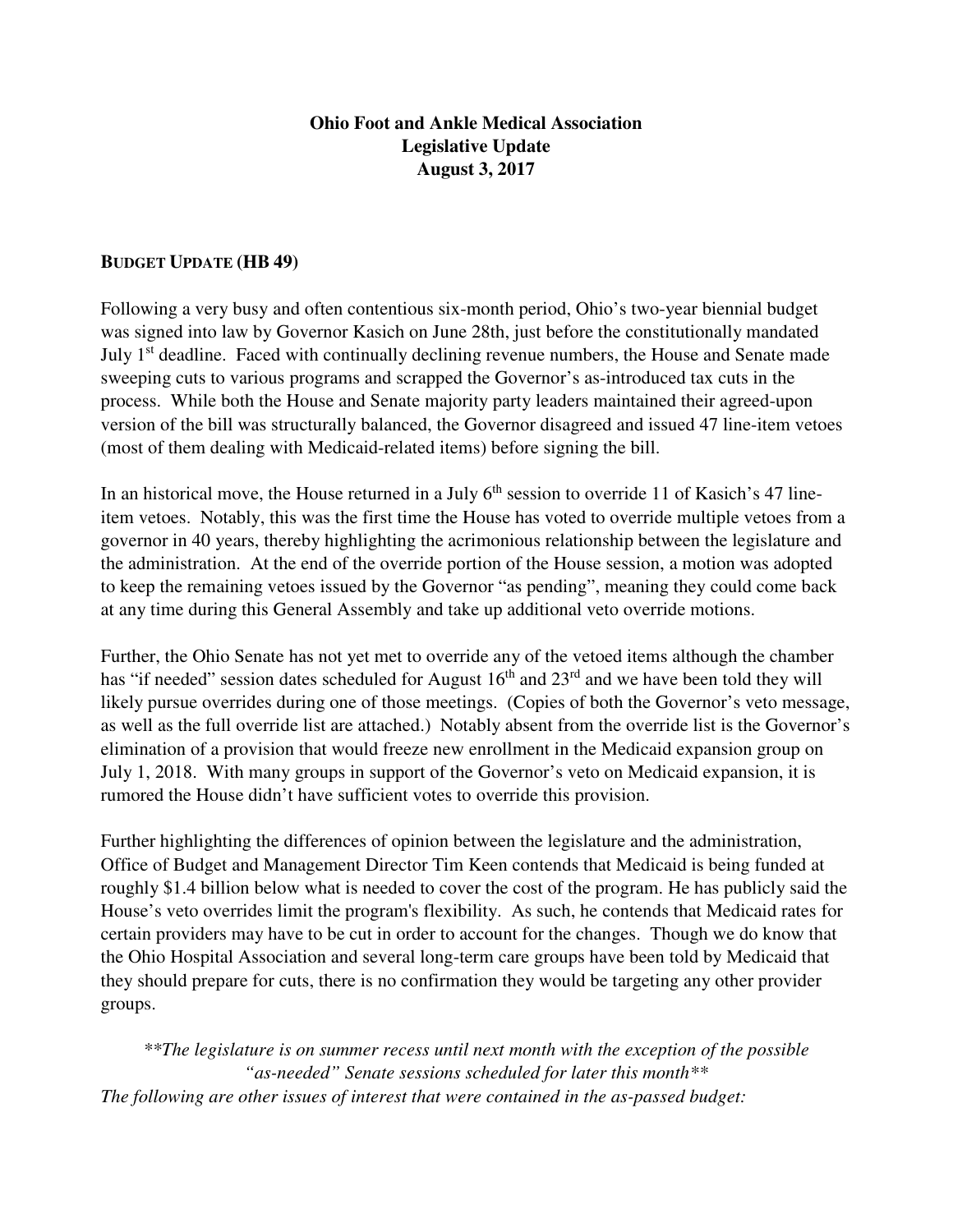### **TAXES**

- As noted previously, most of the tax reform language initially proposed by Governor Kasich was eliminated in the final version of the budget though the legislature did adopt a plan to condense the number of individual tax brackets in Ohio's tax code.
- Also approved was language that would require the Kasich administration to seek a federal waiver to increase the managed care franchise fee tax (by \$207 million per year through July 1, 2024). You may recall that Ohio can no longer use the "MCO sales tax" it had used for years in Medicaid. Counties and transit authorities loudly complained during the budget process that they would lose large dollar amounts because of the repeal of the MCO sales tax, as they could not issue "piggyback" local sales taxes on to those amounts, thereby raising additional local revenues.

\*This issue was vetoed by the Governor, as administration officials have constantly said the tax revenue to locals was meant to be temporary and should not be permanently replaced; however, the House overrode the veto so we will wait to see if the Senate acts on this provision as well.

#### **MEDICAID**

- The final proposal did not include any language that would impact the administration's original proposal to utilize a single formulary in Medicaid. You may recall that the Administration said it plans to utilize an administrative rule to implement a single formulary for the five Medicaid Managed Care MCO's.
- Language regarding the policy statement of the General Assembly regarding the passage of heath care "mandate" legislation remained in the final version of the bill. In ORC 3901.89, the Senate inserted language that would codify the prohibition on passage of "health care mandate" legislation for the remainder of the 132nd Ohio General Assembly. This issue was addressed as an "intent of the General Assembly" statement in temporary law at the end of last session at the request of certain constituencies who were opposed to the passage of an autism benefit mandate that was inserted into a bill during the "lame duck" session.

#### **BOARD CONSOLIDATION**

The final version of the bill included language to consolidate or eliminate several licensing boards. Though much less encompassing than the Governor's original proposal, the following boards were affected:

- The Board of Orthotics, Prosthetics, & Pedorthics will be transferred to the Occupational Therapist, Physical Therapist and Athletic Trainers Board
- The Board of Speech Language Pathology & Audiology was combined with the Hearing Aid Dealers & Fitters Licensing Board to create the State Speech & Hearing Professionals Board
- Both the Board of Dietetics and the Respiratory Care Board are folded in to the State Medical Board
- The Manufactured Homes Commission will be folded into the Department of Commerce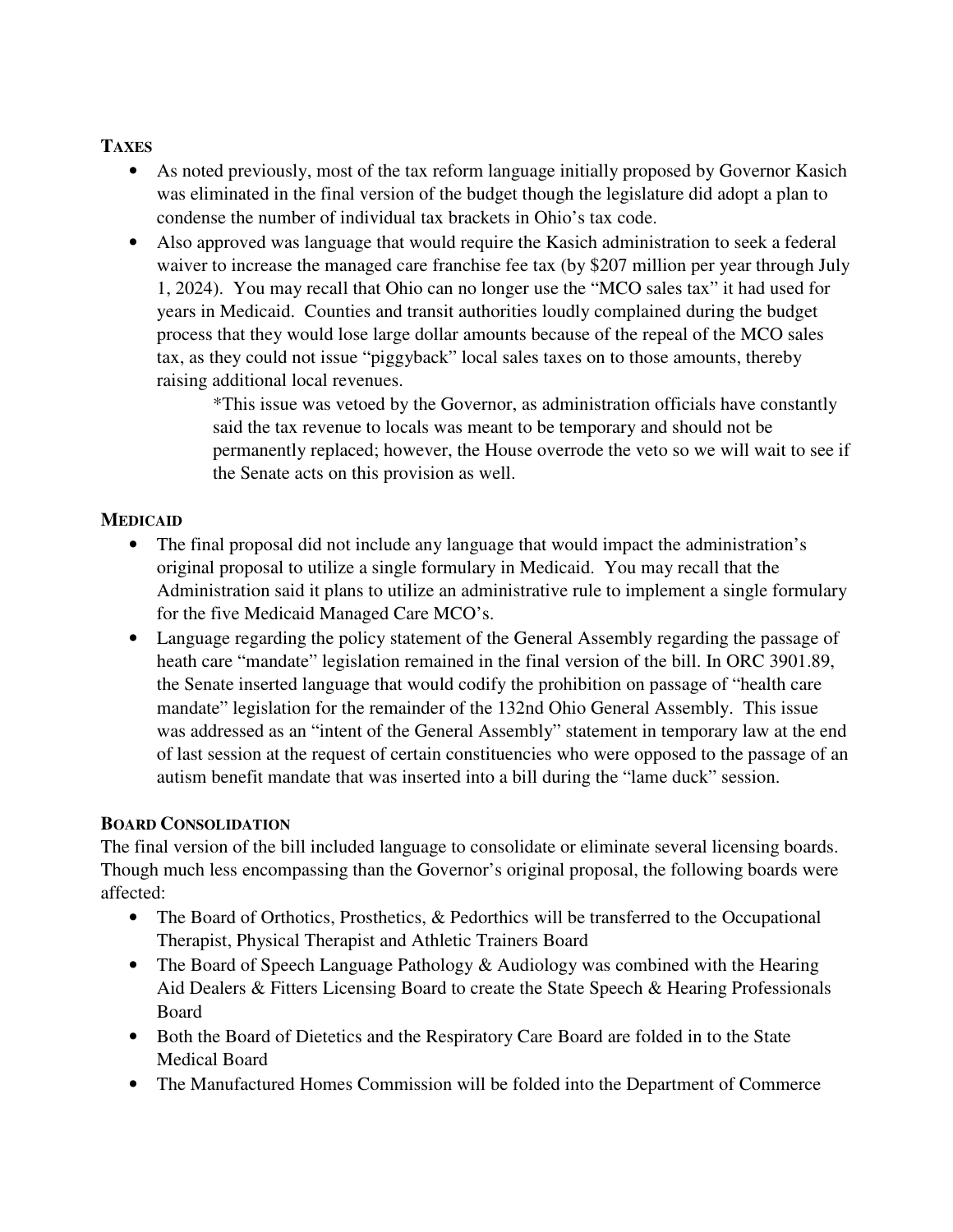- The Board of Optometry will be combined with the Optical Dispensers Board to form the State Vision Professionals Board
- The State Board of Cosmetology will combine with the Barber Board to become the State Cosmetology & Barber Board

### **OTHER LEGISLATION**

### *HB 131 PHYSICAL THERAPY* (GAVARONE, T., REINEKE, B.)

(To modify the laws governing the practice of physical therapy)

- HB 131 is still being considered in the House Health Committee. As previously mentioned, Chairman Huffman is not favorable to passage of the bill and we have remained in close contact with him regarding his plans for proceeding on the legislation.
- OHFAMA offered opposition testimony on the bill on June 20th, 2017.

### *HB 167 OPIOID MEDICATIONS* (EDWARDS, J.)/*SB 119 OPIOID MEDICATIONS* (HACKETT, R., HOTTINGER, J.)

(Regarding addiction treatment and opioid prescribing by physicians and dentists)

• Both HB 167 and SB 119 (companion legislation) have each received one hearing in their respective committees.

# *HB 145 CONFIDENTIAL TREATMENT* (HUFFMAN, S., SPRAGUE, R.)

(To provide for the establishment of a confidential program for the treatment of certain impaired practitioners)

- HB 145 (one-bite) passed the House in late June and will be considered in the Senate when the chamber returns from summer break.
- OHFAMA offered proponent testimony on the bill on May 29, 2017.

# *HB 273 MAINTENANCE OF CERTIFICATION* (GAVARONE, T., JOHNSON, T.)

(To prohibit a physician from being required to secure a maintenance of certification as a condition of obtaining licensure, reimbursement, or employment or obtaining admitting privileges or surgical privileges at a hospital or health care facility)

• HB 273 has been referred to House Health Committee but has not received any hearings.

# *HB 289 OCCUPATIONAL LICENSING AND REGISTRATION* (HOOD, R., MCCOLLEY, R.)

(To establish a statewide policy on occupational regulation, to require standing committees of the General Assembly to periodically review occupational licensing boards regarding their sunset, to require the Common Sense Initiative Office to review certain actions taken by occupational licensing boards, and to require the Legislative Service Commission to perform assessments of occupational licensing bills and state regulation of occupations)

• HB 289 has been introduced but has not yet been referred to a committee